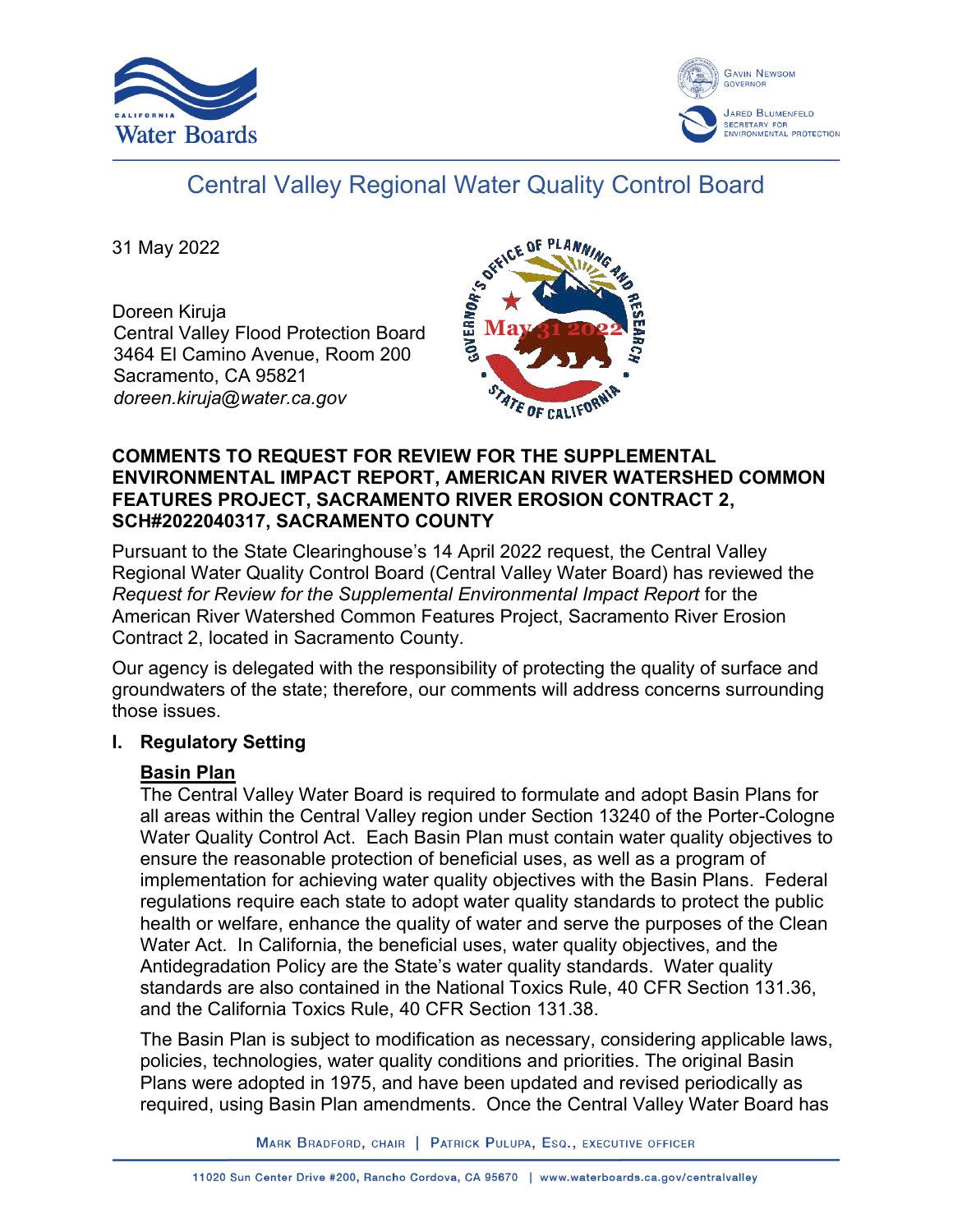American River Watershed Common  $-2$  - 31 May 2022 Features Project, Sacramento River Erosion Contract 2 Sacramento County

adopted a Basin Plan amendment in noticed public hearings, it must be approved by the State Water Resources Control Board (State Water Board), Office of Administrative Law (OAL) and in some cases, the United States Environmental Protection Agency (USEPA). Basin Plan amendments only become effective after they have been approved by the OAL and in some cases, the USEPA. Every three (3) years, a review of the Basin Plan is completed that assesses the appropriateness of existing standards and evaluates and prioritizes Basin Planning issues. For more information on the *Water Quality Control Plan for the Sacramento and San Joaquin River Basins*, please visit our website:

[http://www.waterboards.ca.gov/centralvalley/water\\_issues/basin\\_plans/](http://www.waterboards.ca.gov/centralvalley/water_issues/basin_plans/)

#### **Antidegradation Considerations**

All wastewater discharges must comply with the Antidegradation Policy (State Water Board Resolution 68-16) and the Antidegradation Implementation Policy contained in the Basin Plan. The Antidegradation Implementation Policy is available on page 74 at:

https://www.waterboards.ca.gov/centralvalley/water\_issues/basin\_plans/sacsjr\_2018 05.pdf

In part it states:

*Any discharge of waste to high quality waters must apply best practicable treatment or control not only to prevent a condition of pollution or nuisance from occurring, but also to maintain the highest water quality possible consistent with the maximum benefit to the people of the State.*

*This information must be presented as an analysis of the impacts and potential impacts of the discharge on water quality, as measured by background concentrations and applicable water quality objectives.*

The antidegradation analysis is a mandatory element in the National Pollutant Discharge Elimination System and land discharge Waste Discharge Requirements (WDRs) permitting processes. The environmental review document should evaluate potential impacts to both surface and groundwater quality.

#### **II. Permitting Requirements**

## **Construction Storm Water General Permit**

Dischargers whose project disturb one or more acres of soil or where projects disturb less than one acre but are part of a larger common plan of development that in total disturbs one or more acres, are required to obtain coverage under the General Permit for Storm Water Discharges Associated with Construction and Land Disturbance Activities (Construction General Permit), Construction General Permit Order No. 2009-0009-DWQ. Construction activity subject to this permit includes clearing, grading, grubbing, disturbances to the ground, such as stockpiling, or excavation, but does not include regular maintenance activities performed to restore the original line, grade, or capacity of the facility. The Construction General Permit requires the development and implementation of a Storm Water Pollution Prevention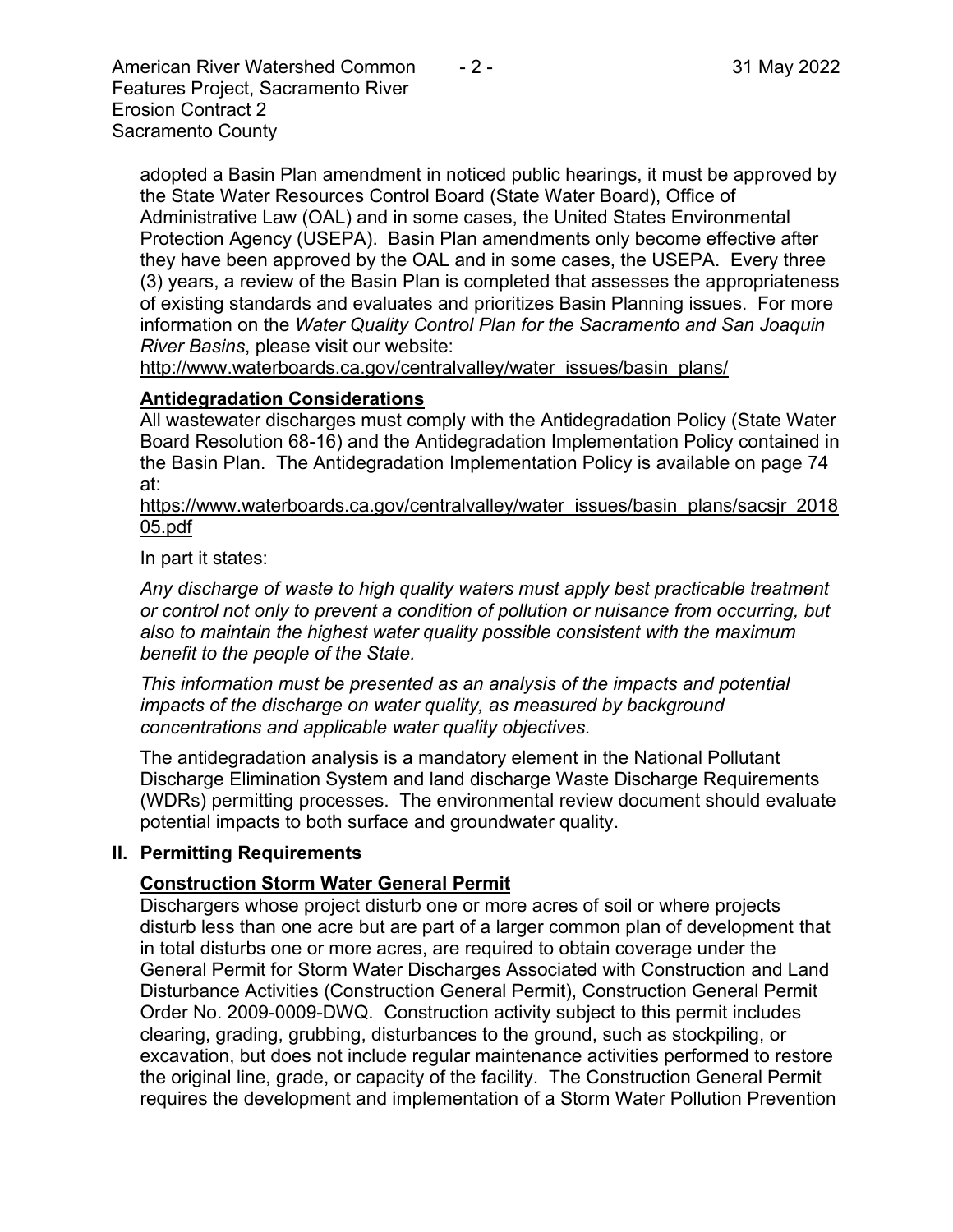American River Watershed Common  $-3$  - 31 May 2022 Features Project, Sacramento River Erosion Contract 2 Sacramento County

Plan (SWPPP). For more information on the Construction General Permit, visit the State Water Resources Control Board website at:

[http://www.waterboards.ca.gov/water\\_issues/programs/stormwater/constpermits.sht](http://www.waterboards.ca.gov/water_issues/programs/stormwater/constpermits.shtml) [ml](http://www.waterboards.ca.gov/water_issues/programs/stormwater/constpermits.shtml)

## **Phase I and II Municipal Separate Storm Sewer System (MS4) Permits<sup>1</sup>**

The Phase I and II MS4 permits require the Permittees reduce pollutants and runoff flows from new development and redevelopment using Best Management Practices (BMPs) to the maximum extent practicable (MEP). MS4 Permittees have their own development standards, also known as Low Impact Development (LID)/postconstruction standards that include a hydromodification component. The MS4 permits also require specific design concepts for LID/post-construction BMPs in the early stages of a project during the entitlement and CEQA process and the development plan review process.

For more information on which Phase I MS4 Permit this project applies to, visit the Central Valley Water Board website at:

http://www.waterboards.ca.gov/centralvalley/water\_issues/storm\_water/municipal\_p ermits/

For more information on the Phase II MS4 permit and who it applies to, visit the State Water Resources Control Board at:

http://www.waterboards.ca.gov/water\_issues/programs/stormwater/phase\_ii\_munici pal.shtml

## **Industrial Storm Water General Permit**

Storm water discharges associated with industrial sites must comply with the regulations contained in the Industrial Storm Water General Permit Order No. 2014- 0057-DWQ. For more information on the Industrial Storm Water General Permit, visit the Central Valley Water Board website at:

http://www.waterboards.ca.gov/centralvalley/water\_issues/storm\_water/industrial\_ge neral\_permits/index.shtml

# **Clean Water Act Section 404 Permit**

If the project will involve the discharge of dredged or fill material in navigable waters or wetlands, a permit pursuant to Section 404 of the Clean Water Act may be needed from the United States Army Corps of Engineers (USACE). If a Section 404 permit is required by the USACE, the Central Valley Water Board will review the permit application to ensure that discharge will not violate water quality standards. If the project requires surface water drainage realignment, the applicant is advised to contact the Department of Fish and Game for information on Streambed Alteration

<sup>&</sup>lt;sup>1</sup> Municipal Permits = The Phase I Municipal Separate Storm Water System (MS4) Permit covers medium sized Municipalities (serving between 100,000 and 250,000 people) and large sized municipalities (serving over 250,000 people). The Phase II MS4 provides coverage for small municipalities, including non-traditional Small MS4s, which include military bases, public campuses, prisons and hospitals.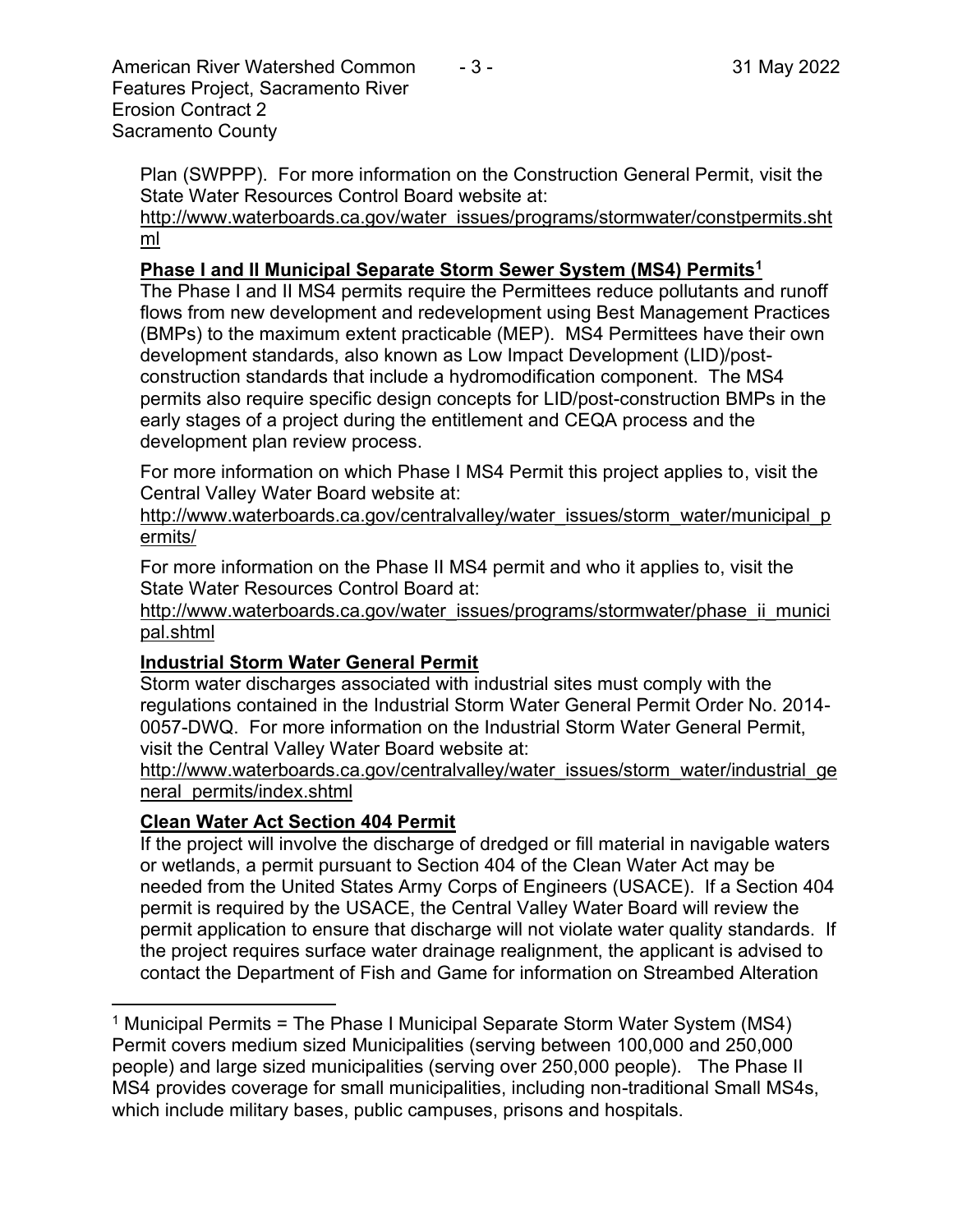American River Watershed Common  $-4$  - 31 May 2022 Features Project, Sacramento River Erosion Contract 2 Sacramento County

Permit requirements. If you have any questions regarding the Clean Water Act Section 404 permits, please contact the Regulatory Division of the Sacramento District of USACE at (916) 557-5250.

#### **Clean Water Act Section 401 Permit – Water Quality Certification**

If an USACE permit (e.g., Non-Reporting Nationwide Permit, Nationwide Permit, Letter of Permission, Individual Permit, Regional General Permit, Programmatic General Permit), or any other federal permit (e.g., Section 10 of the Rivers and Harbors Act or Section 9 from the United States Coast Guard), is required for this project due to the disturbance of waters of the United States (such as streams and wetlands), then a Water Quality Certification must be obtained from the Central Valley Water Board prior to initiation of project activities. There are no waivers for 401 Water Quality Certifications. For more information on the Water Quality Certification, visit the Central Valley Water Board website at:

https://www.waterboards.ca.gov/centralvalley/water\_issues/water\_quality\_certificatio n/

#### **Waste Discharge Requirements – Discharges to Waters of the State**

If USACE determines that only non-jurisdictional waters of the State (i.e., "nonfederal" waters of the State) are present in the proposed project area, the proposed project may require a Waste Discharge Requirement (WDR) permit to be issued by Central Valley Water Board. Under the California Porter-Cologne Water Quality Control Act, discharges to all waters of the State, including all wetlands and other waters of the State including, but not limited to, isolated wetlands, are subject to State regulation. For more information on the Waste Discharges to Surface Water NPDES Program and WDR processes, visit the Central Valley Water Board website at:https://www.waterboards.ca.gov/centralvalley/water\_issues/waste\_to\_surface\_wat er/

Projects involving excavation or fill activities impacting less than 0.2 acre or 400 linear feet of non-jurisdictional waters of the state and projects involving dredging activities impacting less than 50 cubic yards of non-jurisdictional waters of the state may be eligible for coverage under the State Water Resources Control Board Water Quality Order No. 2004-0004-DWQ (General Order 2004-0004). For more information on the General Order 2004-0004, visit the State Water Resources Control Board website at:

https://www.waterboards.ca.gov/board\_decisions/adopted\_orders/water\_quality/200 4/wqo/wqo2004-0004.pdf

#### **Dewatering Permit**

If the proposed project includes construction or groundwater dewatering to be discharged to land, the proponent may apply for coverage under State Water Board General Water Quality Order (Low Threat General Order) 2003-0003 or the Central Valley Water Board's Waiver of Report of Waste Discharge and Waste Discharge Requirements (Low Threat Waiver) R5-2018-0085. Small temporary construction dewatering projects are projects that discharge groundwater to land from excavation